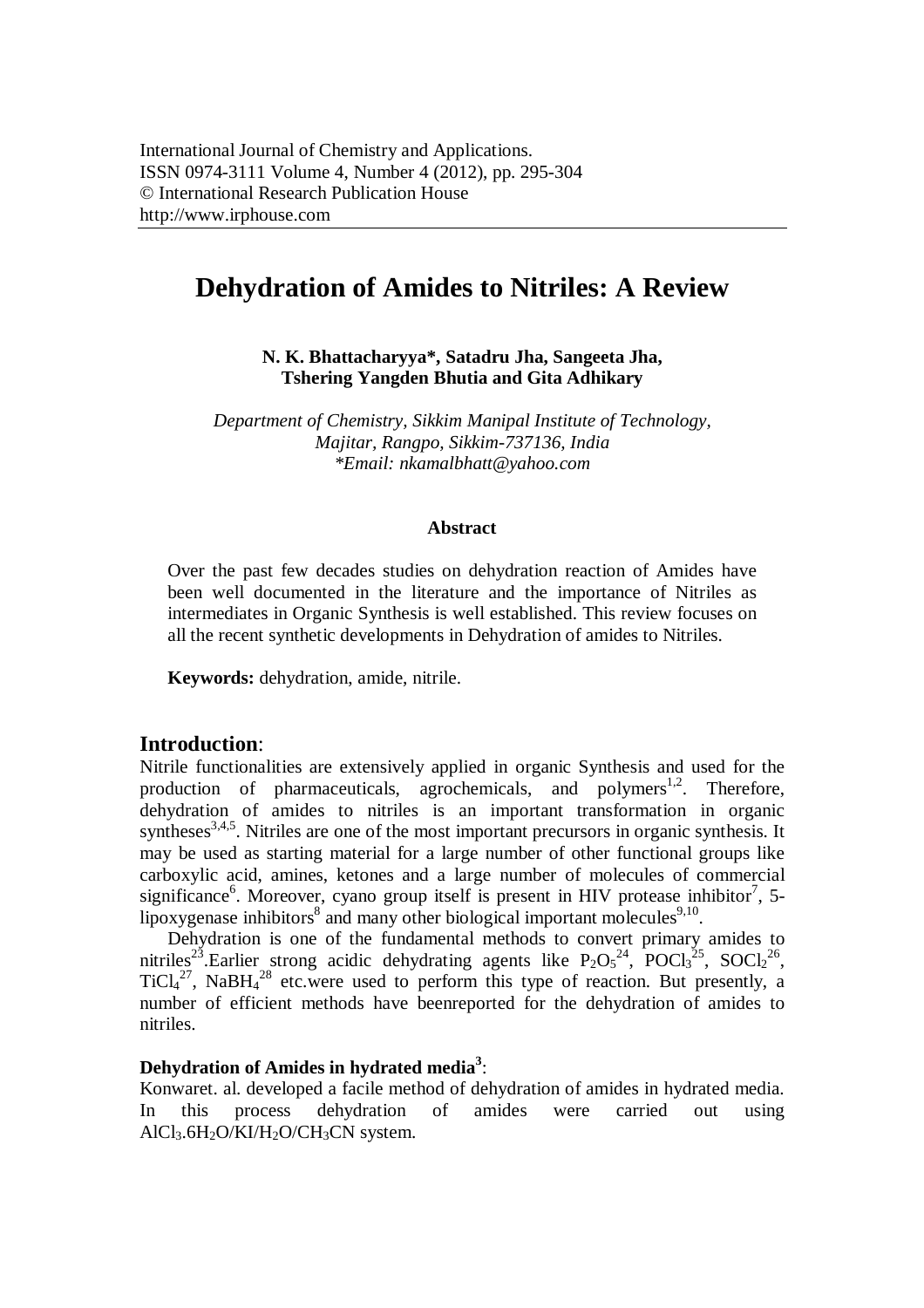$$
R - CO - NH_2 \xrightarrow{\text{AlCl}_3.6H_2O/KI/H_2O} R - CN
$$
\n\n
$$
\text{Reaction Scheme (2.1)}
$$

Amides were reacted with the  $AICl<sub>3</sub>.6H<sub>2</sub>O/KI/H<sub>2</sub>O/CH<sub>3</sub>CN$  system [1 equivalent of AlCl<sub>3</sub>.6H<sub>2</sub>O/KI, 1 equivalent of the amides] in a mixture of acetonitrile and water (5:1) at reflux temperature for 6 h and after workup with 5% ammonium hydroxide solution, it produced corresponding nitriles in good yields in the hydrated media. Also, when the system was treated with the cyclic amides,  $in$ tramolecularcyclodehydration (BischlerNaperialski reaction) occurred<sup>11</sup> and resulted industrially important isoquinoline derivatives.

# **Zinc –Catalyzed dehydration of Primary Amides to Nitriles<sup>1</sup>** :

Stephan Enthaler et.al.developed the zinc-catalyzed dehydration of amides with Nmethyl-N-(trimethylsilyl)trifluoroacetamide (MSTFA) as a dehydration reagent into the corresponding nitriles.. With the straightforward and commercially available zinc (II)triflate as the precatalyst and MSTFA, an excellent system has been established to afford nitriles in excellentyields and chemoselectivities.



A pressure tube was charged with an appropriate amount of  $Zn(OTP)$  (0.05 mmol, 5.0 mol%), the corresponding amide (1.0 mmol), and MSTFA (3.5 equivalents, 3.5 mmol). After addition of THF (2.0 mL), the reaction mixture was stirred in a preheated oil bath at  $70^{\circ}$ C for 24 h. The mixture was cooled in an ice bath and biphenyl (internal standard) was added. The solution was diluted with dichloromethane and an aliquot was taken for GC-analysis(30 m Rxi-5 ms column,  $40-300^{\circ}$ C). The solvent was carefully removed and the residue was purified by column chromatography (nhexane/ethyl acetate 5:1).

**Dehydration of Primary Amides to Nitriles in Solvent and Solvent-Free Conditions<sup>12</sup>** :

$$
R \longrightarrow \begin{matrix} Q & (EtO)2POCl & & & & R - CN \\ \hline \text{Toluene or solvent - free heat} & R - CN & & \\ \text{Reaction Scheme} & (2.3) & & \end{matrix}
$$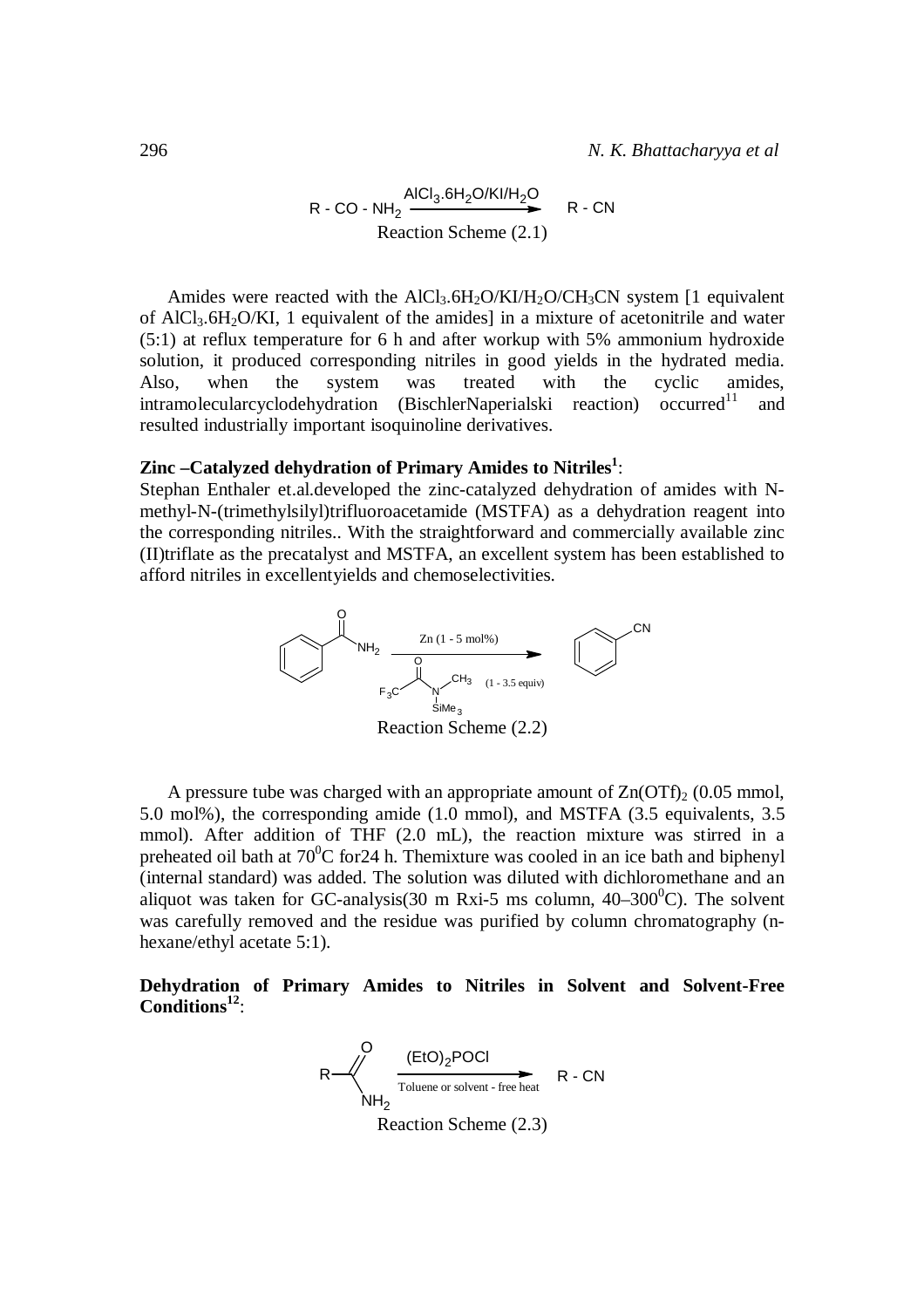Primary alkyl and aryl amides efficiently are converted to the corresponding nitriles by heating in the presence ofdiethyl chlorophosphate in excellent yields. This method works under mild conditions with shorter reaction times.

*(Method A*): For each reaction, the amide (1 mmol) and toluene (1 ml)was charged into a 5 ml double-necked round-bottom flaskequipped with a magnetic stirrer and condenser. The mixturewas heated to reflux and diethyl chlorophosphate (1 mmol)was added. The reaction was heated for 5-20 min and then thereaction mixture was cooled to room temperature. The crudemixture was neutralized by 10 ml aqueous solution of sodiumhydroxide (5%) and was extracted by diethyl ether (2  $\times$  10ml). Drying the combined ethereal layer by anhydrous sodiumsulphate and then filtration and evaporation of the solventgave the crude product, which was purified by short column ofsilica gel with *n*-hexane and ethyl acetate (9:1-1:1) to give thepure product.

*(Method B)*:For each reaction, the amide (1 mmol) was charged into a5 ml doublenecked round-bottom flask equipped with amagnetic stirrer and condenser. Then the mixture was heatedat 120 °C and diethyl chlorophosphate (1 mmol) was added.The reaction was heated for 5-25 min and then the reactionmixture was cooled to room temperature. The mixture was extracted by diethyl ether  $(2 \times 10 \text{ ml})$ . The combined ethereallayer was allowed to dry by anhydrous sodium sulphate andthen filtration and evaporation of the solvent gave the crudeproduct, which was purified by short column of silica gel with*n*-hexane and ethyl acetate (9:1-1:1) to give the pure product.

# **Copper-Catalyzed Dehydration of Primary Amides to Nitriles<sup>13</sup>** :

Stephan Enthaler et.al. introduced a coppercatalyzed protocol for the dehydration of primary amides to their corresponding nitriles applying N-methyl-N-(trimethylsilyl) trifluoroacetamide (MSTFA) as silylation reagent.



A pressure tube was charged with an appropriate amount of copper(I) chloride (0.018 mmol, 2.5 mol%), and the corresponding amide (0.72 mmol). After addition of toluene (2.0 mL) 2.0 equivalents of MSTFA (1.44 mmol) were added and the reaction mixture was stirred in a preheated oil bath at  $100^{\circ}$ C for 24 h. The mixture was cooled to room temperature. The reaction mixturewas dissolved in diethyl ether and purified by column chromatography after that the solvents were removed under reduced pressure.

#### **Dehydration of Primary Amides with PdCl<sup>2</sup> in AqueousAcetonitrile<sup>14</sup>:**

A new, mild, and reversible method to convert primary amides to nitriles in good yields using PdCl<sub>2</sub> in aqueous acetonitrile is described by Sonia I. Maffioli et.al.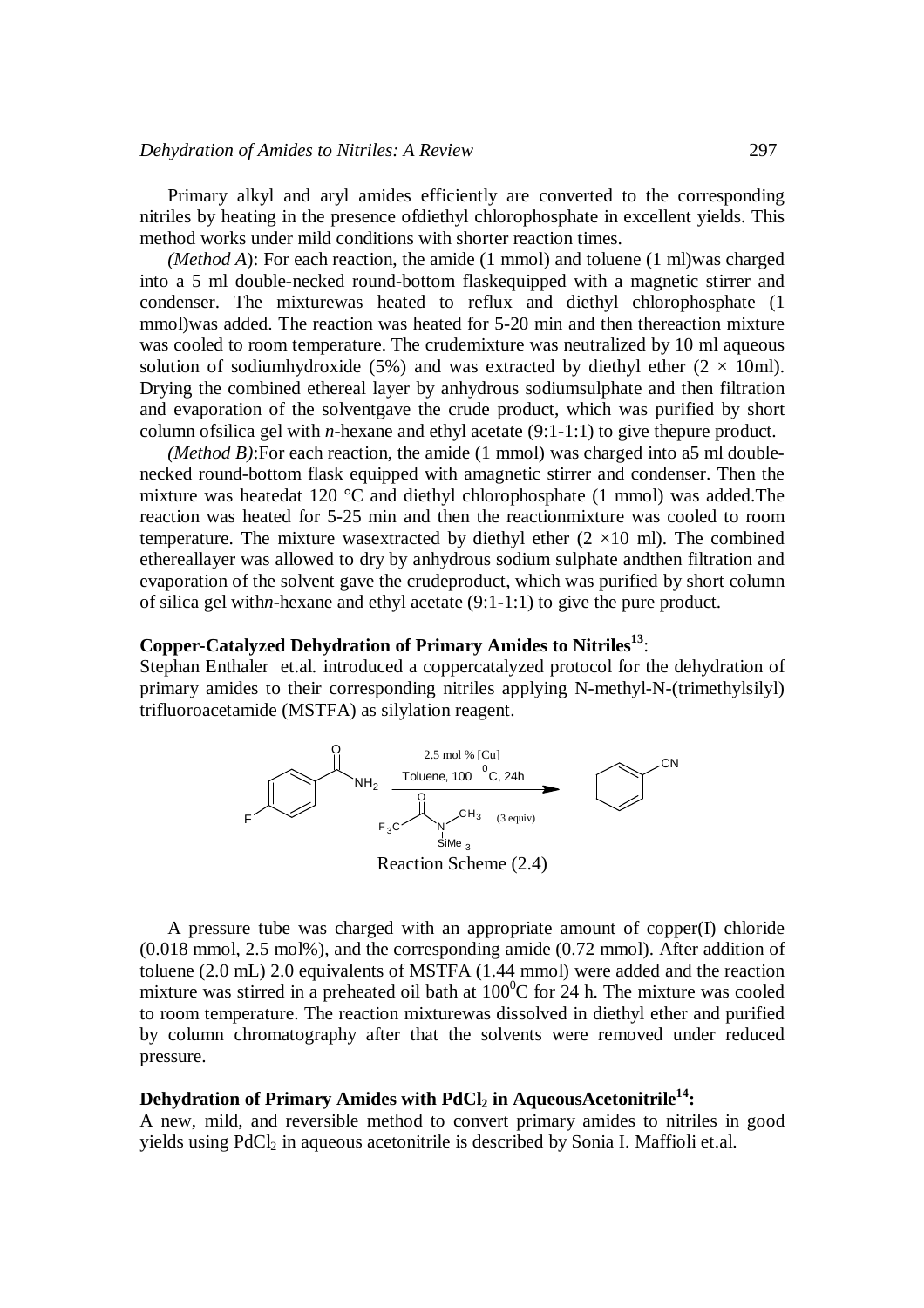R - CO - NH<sub>2</sub> 
$$
\xrightarrow{\text{cat. PdCl}_2 \text{ in H}_2\text{O} - \text{MeCN}} R - \text{CN}
$$
  
Reaction Scheme (2.5)

PdCl<sub>2</sub>was to convert primary amides into the corresponding nitriles in aqueous organic solvents under mild conditions. It was reported that by using  $PdCl<sub>2</sub>$  in water/acetonitrile as solvent mixture, primary amides dehydrated in good yields after a few hoursat room temperature. The reaction gave satisfactory results on both aliphatic and aromatic primary amides, and in the latter case, electronic-withdrawing or -donating groups did not significantly affect the reaction rate. The reaction was shown to be reversible, and water wasfound to be formally transferred from the substrate to the acetonitrile.

### **Aluminium chloride and sodium iodide (AICI3-Nal):aversatile dehydrating agent<sup>15</sup>** :

AICI3-Nal is an efficient reagent for dehydration of amidesand it formsisoquinoline derivatives by cyclodehydrating amides in very good yields at roomtemperature.

$$
R - CO - NH_2 \xrightarrow{\text{AICI}_3 / \text{Nal, CH}_3 CN} R - CN
$$
\n  
\n
$$
\text{Reaction Scheme (2.6)}
$$
\n
$$
R - CN
$$

Anhydrous aluminium chloride (0.264 g,2 mmol) and sodium iodide (0.900 gm, 6 mmol) was added to dryacetonitrile (25 ml) and the mixture stirred magnetically forhalf hourat room temperature under nitrogen. Amide (1 mmol) was added and stirring was continued under reflux foranother 2.5 h. The progress of the reaction was monitored by TLC.The reaction mixture was poured into ice cold ammonical water solution(10%) and extracted with diethyl ether. The organic layer waswashed with water (2 x 100 mJ), dried and the solvent was distilledoff under reduced pressure to give nitrile.

## **Preparation of nitriles from Primary Amides under Swern Oxidation Conditions16, 19** :

$$
R - CO - NH_2 \xrightarrow{\text{(COCl)}_2 - \text{DMSO}} R - CN
$$
\n  
\n
$$
\text{Reaction Scheme (2.7)}
$$
\n
$$
R - CN
$$

Noriyuki Nakajima and Makoto Ubukata reported a mild conversion method of primary amides to nitriles using the activated dimethyl sulfoxide (DMSO) species under the Swern oxidation conditions<sup>17</sup>, (COCl<sub>2</sub>)-DMSO and Et<sub>3</sub>N.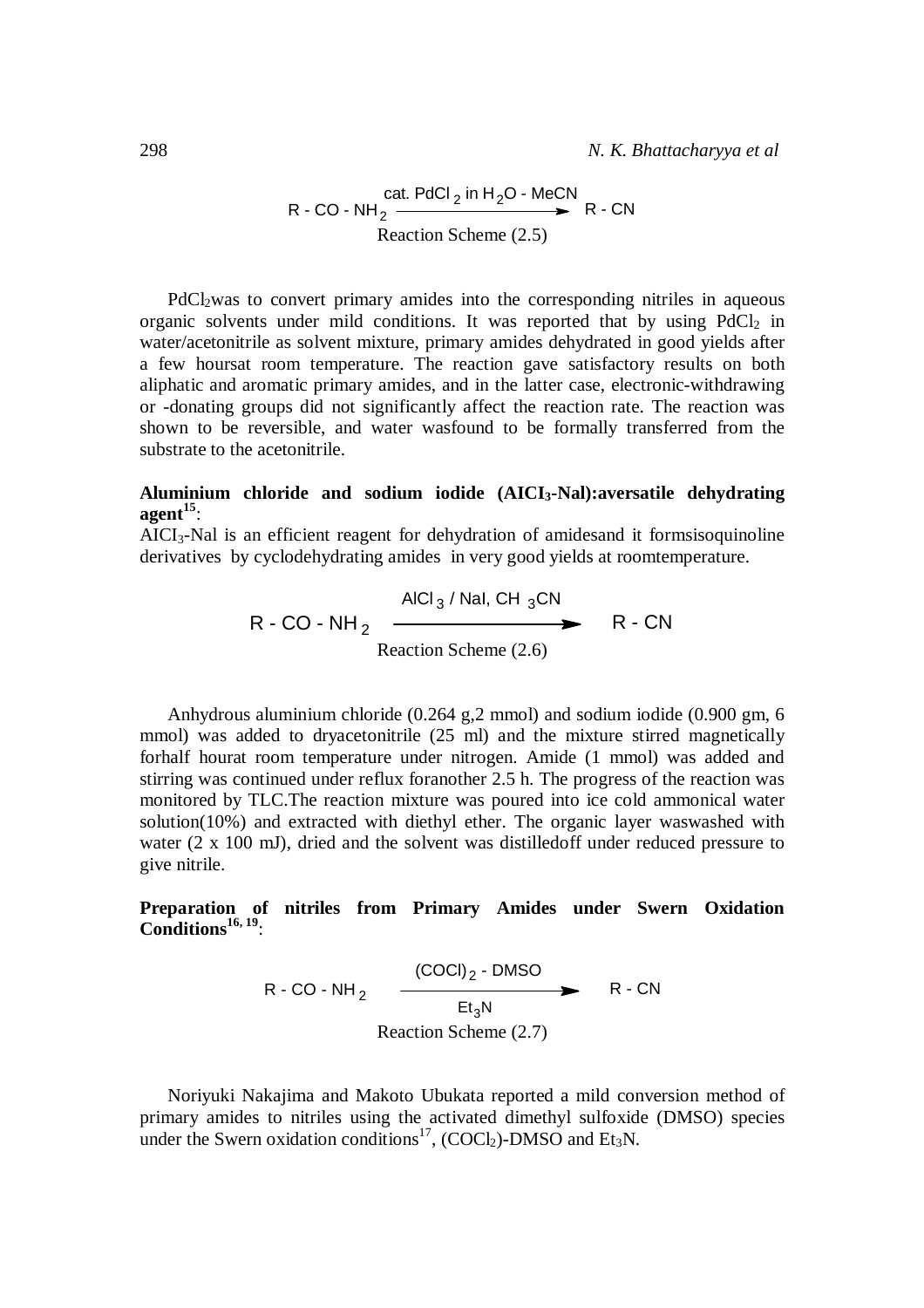#### *Dehydration of Amides to Nitriles: A Review* 299

A solution of  $(COC1)_2$  (0.77 mmol) in  $CH_2Cl_2$  (0.5 mL) was added to the solution of amide (0.55 mmol) and DMSO (1.1 mol) in CH<sub>2</sub>C1<sub>2</sub> (1.5 mL) at -78<sup>0</sup>C. After stirring for 15 min. at  $-78^{\circ}$ C, Et<sub>3</sub>N (0.23 mL, 1.65 mmol) wasadded drop wise to the mixture. After the reaction mixture was stirred for 15 min. at  $-78^{\circ}$ C, the mixture wasquenched by addition of water (5 mL). After this mixture was warmed to room temperature, the aqueous layerwas extracted with EtOAc (3 x 10 mL). The combined organic phases were washed with brine  $(30 \text{ mL})$ , dried $(Na_2SO_4)$ , and then filtered. (yield 93 %).

# **Rapid Method of Converting Primary Amides to Nitriles<sup>18</sup>** :

A rapid and facile method for the conversion of primary amides to nitriles using inexpensive and readily available  $ZnCl<sub>2</sub>$  in aqueous acetonitrile and their regeneration using  $ZnCl_2-H_2O-THF$  in the presence of acetamide under microwave irradiation in good yields is reported. The reactionis completed by 1 min.



Reaction Scheme (2.8)

A mixture of  $ZnCl_2$  (0.136 g, 1 mmol) in 1:1 water/acetonitrile (1 ml) was taken into a Pyrexcylindrical tube; benzamide (0.121 g, 1 mmol) was then added. The mixture was homogenized and irradiated in a commercial microwave oven (320 W). At the end of irradiation (30 s), the mixture was cooled to room temperature and extracted with dichloromethane (5 ml). The organic layer was dried over anhydrous sodium sulphate, and the solvent was removedunder vacuum. The crude product was chromatographed on a short column of silica gel using 2.5% EtOAc in light petroleum as eluent to get benzonitrile (0.097 g, 94%).

**N-Protected Chiral α-Aminonitriles from N-Protected s-Amino Acid Amides20,21:** Marc Rodriguez et al. reported the dehrdrationof N-protected  $\alpha$  -amino-acid amides toN-protected α-aminonitriles in goodyields and with excellent purities by reaction of the corresponding primary amides with cyanuricchloride in DMF.



To a stirred solution of a N-protected α-amino-acid amide (10mmol.) in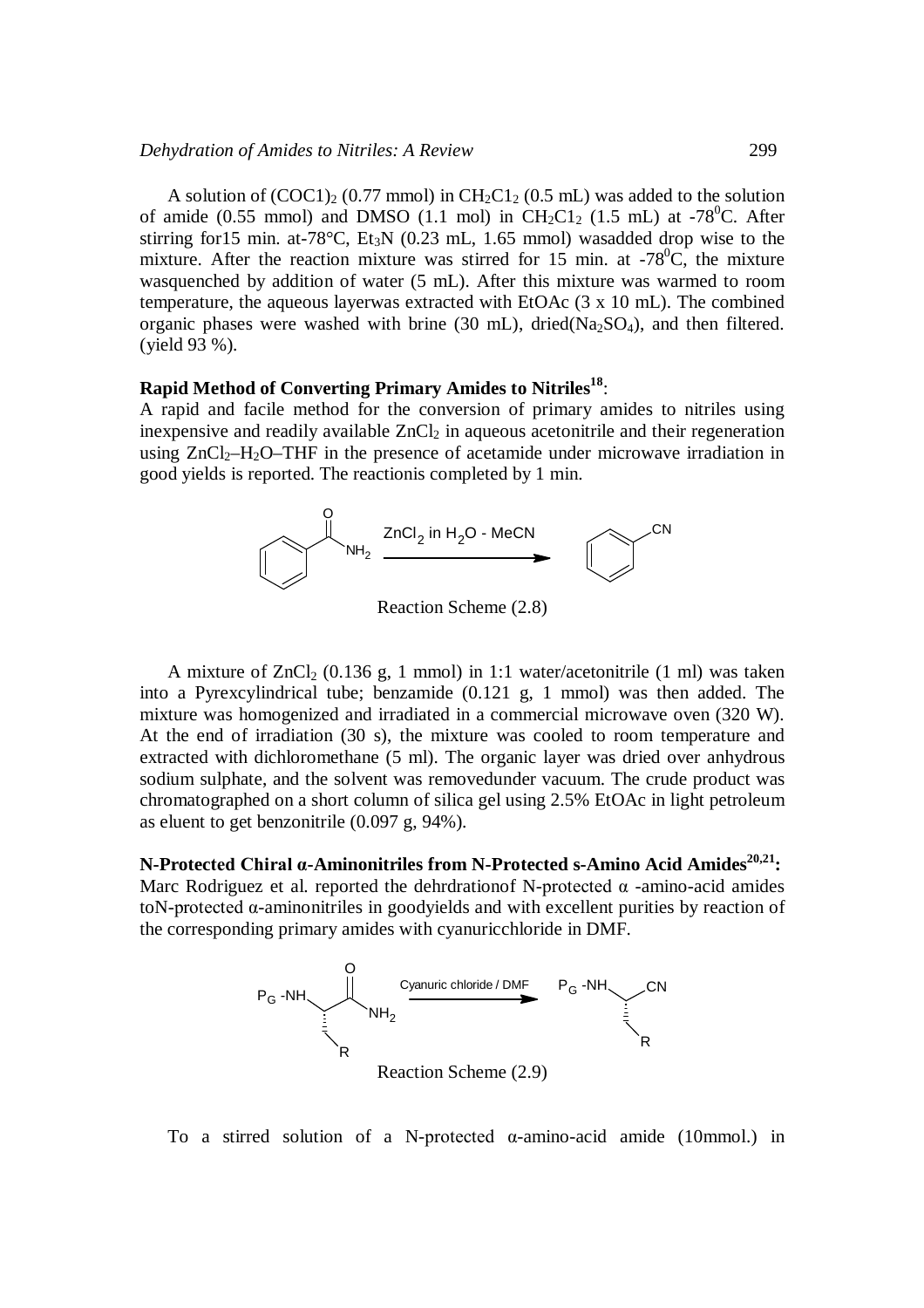dimethylformamide(10 ml) at room temperature was added at once cyanuric chloride (Aldrich, 922mg, 5 mmoi.). Upon completion of the reaction (monitored by TLC, generally not more than 30 min.), water(c.a. 100 ml) was added. When the expected compound precipitated, the solid was collected by filtration on asintered glass funnel, washed with 5% aqueous sodium bicarbonate, then with water, and dried in vacuum.When the expected product did not precipitate, the reaction mixture was partitioned between water and ethylacetate, the organic layer washed with 5% aqueous sodium bicarbonate, then with water, dried over sodiumsulfate and concentrated under reduced pressure. The product was then crystallized from the appropriatesolvent.

#### **Catalytic properties of iron complexes: dehydration of amides to nitriles<sup>22</sup>:**

Matthias Beller et al. reported various iron carbonyl clusters such as  $Fe<sub>2</sub>(CO)<sub>9</sub>$ or $[Et_3NH][HFe_3(CO)_{11}]$  to catalyze the dehydrationof amides into the corresponding nitriles in the presence of silanes in high yields. Nagashima and co-workers<sup>29</sup> reported similar type of reaction with ruthenium.



They selected benzamide tobenzonitriles as a model system to identify andoptimize critical reaction parameters. Here,  $(EtO)<sub>2</sub>MeSiH$  isused as a comparably cheap and stable silane in toluene in thepresence of various iron catalysts. Thereaction did not occur in the absence of any catalyst. However, to our delight 5 mol% of nontoxic iron(II)acetate catalyzed the desired transformation and affordedbenzonitrile in 83% yield. No reaction isobserved applying 5 mol% of either  $Fe(CO)_5$ ,  $FeCl<sub>2</sub>$  or FeCl3. On the other hand, higheractivities and good yields (83–92%) are observed in thepresence of 2–3 mol% of  $[CpFe(CO)<sub>2</sub>]$ <sub>2</sub>, Fe<sub>3</sub>(CO)<sub>12</sub> and

[Et<sub>3</sub>NH] [HFe<sub>3</sub>(CO)<sub>11</sub>]. Nearlyquantitative yield (97%) is obtained applying Fe<sub>2</sub>(CO)<sub>9</sub>. Other iron sources, such as Fe(acac)<sub>3</sub>, alsogave reasonable yield of benzonitrile.

### **Supported monomeric vanadium catalyst for dehydration of amides to form nitriles<sup>30</sup>** :

KiyotomiKaneda et al. reported that Monomeric vanadium oxide specieswhich is created on the surface ofhydrotalcite (V/HT), acts as a reusable solid catalyst forthe highly efficient dehydration of amides into the correspondingnitriles.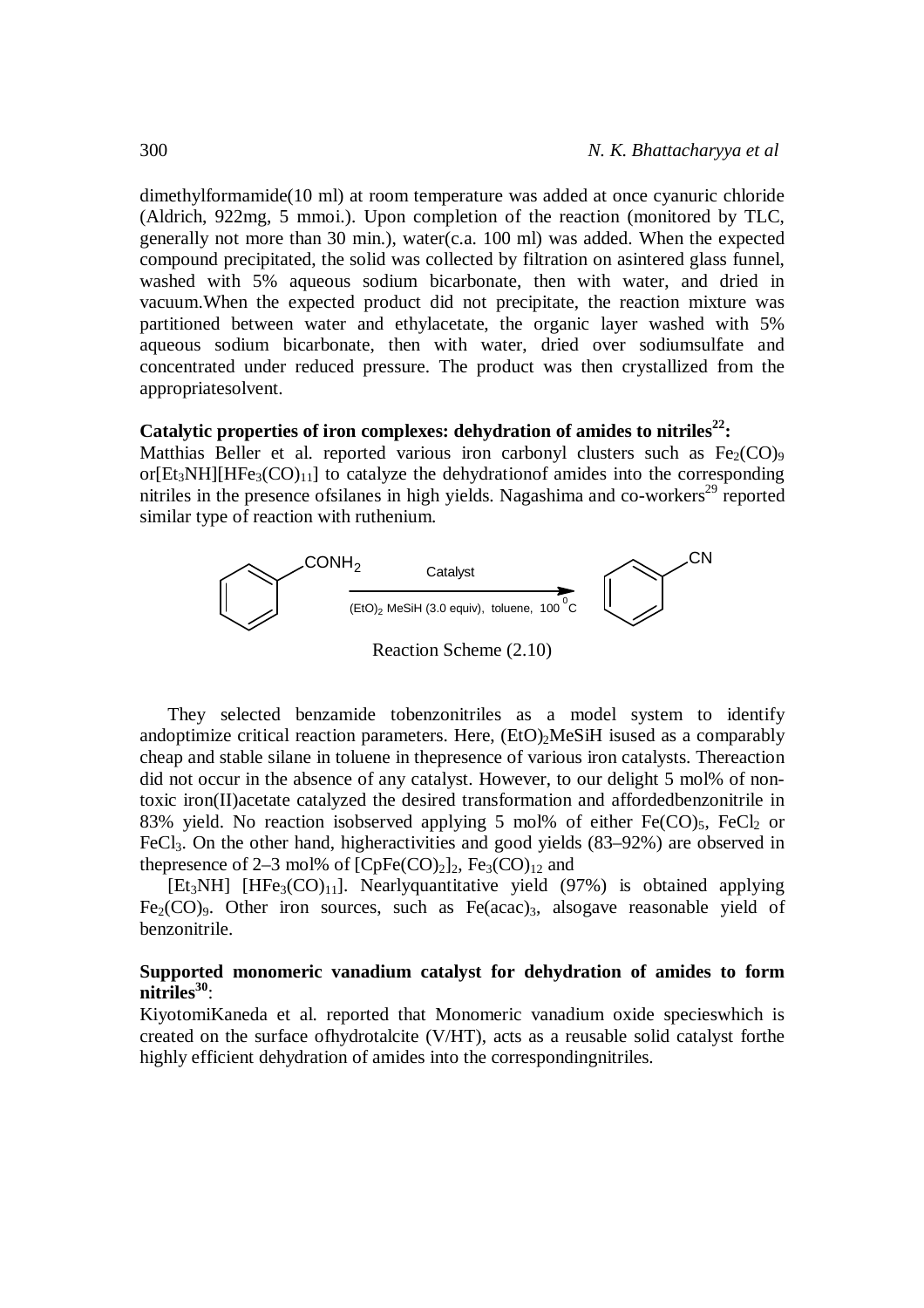

Hydrotalcites (HTs,  $Mg_6A_2(OH)_1gCO_3$ ) are layered anionicclays consisting of positively charged two-dimensional brucitelayers and anionic species, such as hydroxide and carbonate, located in the interlayer. HTs have attracted much attention as catalysts because of their multifunctionality, includingtheir cation and anion exchange ability, surface tunable basicity and metal adsorption capacity<sup>31</sup>.

Synthesis of V/HT : HT (1.0 g) was added to 100 mL of an aqueous VCl<sub>3</sub> solution (4 mM) and then themixture was stirred at room temperature for 3 h. The obtainedslurry was filtered, washed with deionized water and driedovernight at room temperature in vacuo to yield V/HT (V: 1.9 wt%) as a pale gray powder.

#### **Dehydration of Amides by Silazanes, Chlorosilanes, Alkoxysilanes, and Aminosilanes<sup>32</sup>:**

William E. Dennis reported the dehydration of amides to nitriles with the help of Silazanes, aminosilanes, alkoxysilanes, and chlorosilanes.

$$
3 \text{ R CO NH}_2 + (\text{HNSiMe}_2)_3 \longrightarrow 3 \text{ RCN } + 3 \text{ NH}_3 + (\text{OSiMe}_2)_x
$$
\n
$$
(\text{where } R = \text{Me, Ph})
$$
\n
$$
4 \text{ Ph CO NH}_2 + (\text{HNSiMe}_2)_4 \longrightarrow 4 \text{ Ph CN } + 4 \text{ NH}_3 + (\text{OSiMe}_2)_x
$$
\n
$$
\text{Ph CO NH}_2 + (\text{n-BuO}_4 \text{Si} \longrightarrow \text{Ph CN } + \text{n-BuOCOPh } + [(\text{n-BuO}_8 \text{Si}]_2\text{O}
$$
\n
$$
\text{Reaction Scheme } (2.12)
$$

# **CatalyticSynthesis of Nitriles from Amides<sup>33</sup>:**

Matthias Beller et al. reported the fluoride - catalyzed dehydrationof amides to nitriles.Basically they highlighted the catalytic dehydration of aromatic and aliphatic amides using silanes in the presence of catalyticamounts of fluoride. The synthesis of aliphatic and aromatic nitriles proceeds with high selectivity under mild conditions.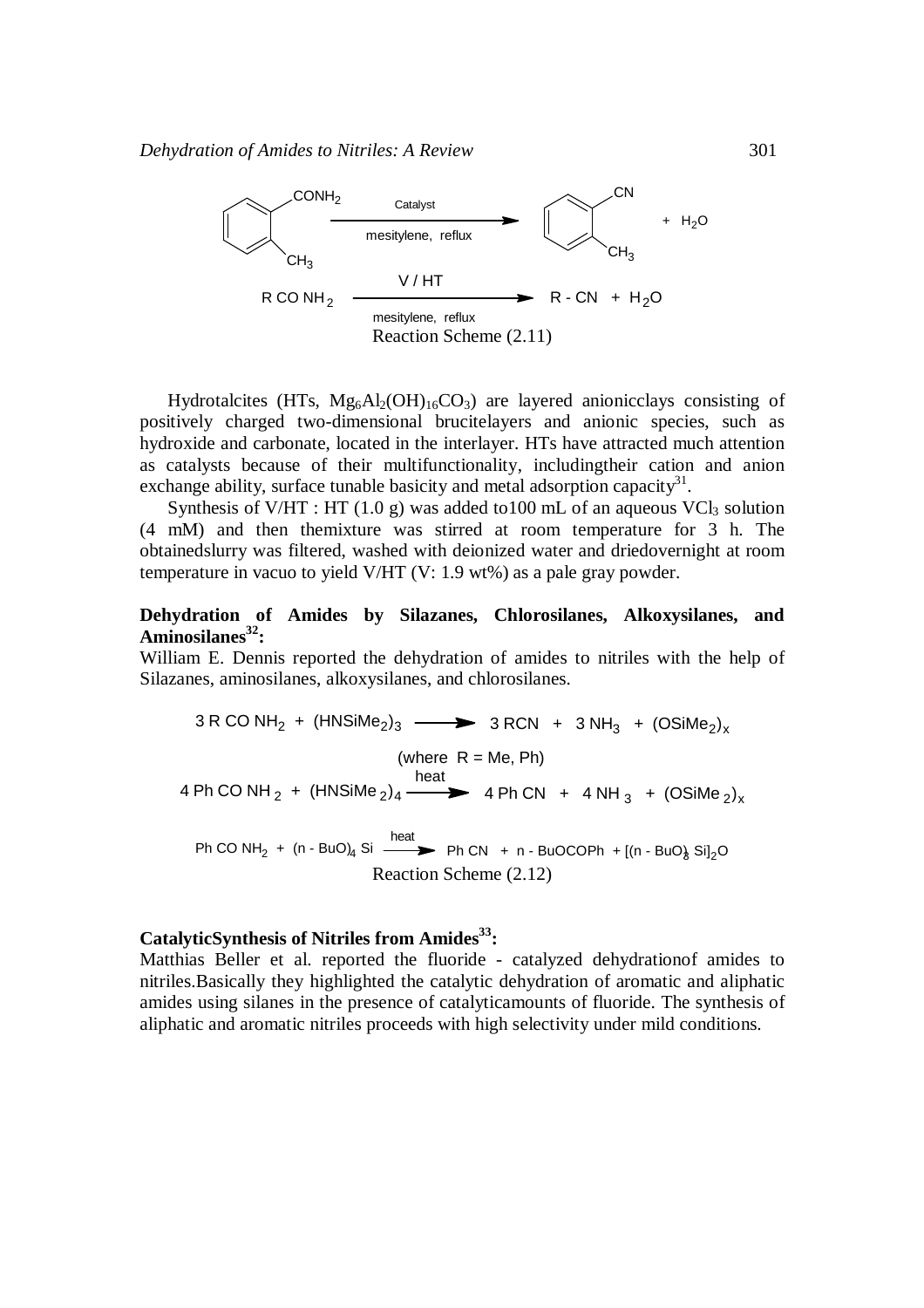

### **Conversion of substituted amides to nitriles<sup>34</sup>:**

Mahajan et al. reported the synthesis of 2-amino – 5- chlorobenzonitrile from 2-amino -5- chlorobenzamide using phosphorous pentoxide:



Phosphorous pentoxide (14 mmoles) and 2-amino-5-chlorobenzamide (6 mmoles) were taken in a round botton flask. The reaction mixture was shaken for 30 min and then vacuum distilled for 1 h. The distillate containing 2-amino-5-chlorobenzonitrile and phosphoric acid was collected. It was filtered off to separate the solid product, 2 amino-5-chlorobenzonitrile, from phosphoric acid. It was washed with cold water and recrystallized from aqueous ethanol.

# **A convenient new procedure for converting primary amides into nitriles<sup>35</sup>:**

An operationally simple and high-yielding procedure has been developed for the conversion of primary amides to the corresponding nitriles, using ethyl dichlorophosphate/DBU as the mild dehydrating agent.



Reaction Scheme (2.15)

*Procedure*: Amide (1.0 mmol) was treated with 3 equivalents of DBU (0.457 g, 3.0 mmol) in dichloromethane (5 mL) at room temperature for 10 min, at which time 2 equivalents of ethyl dichlorophosphate (0.326 g, 2.0 mmol) was then added, and the reaction was continued at the same temperature for additional 50 min. Addition of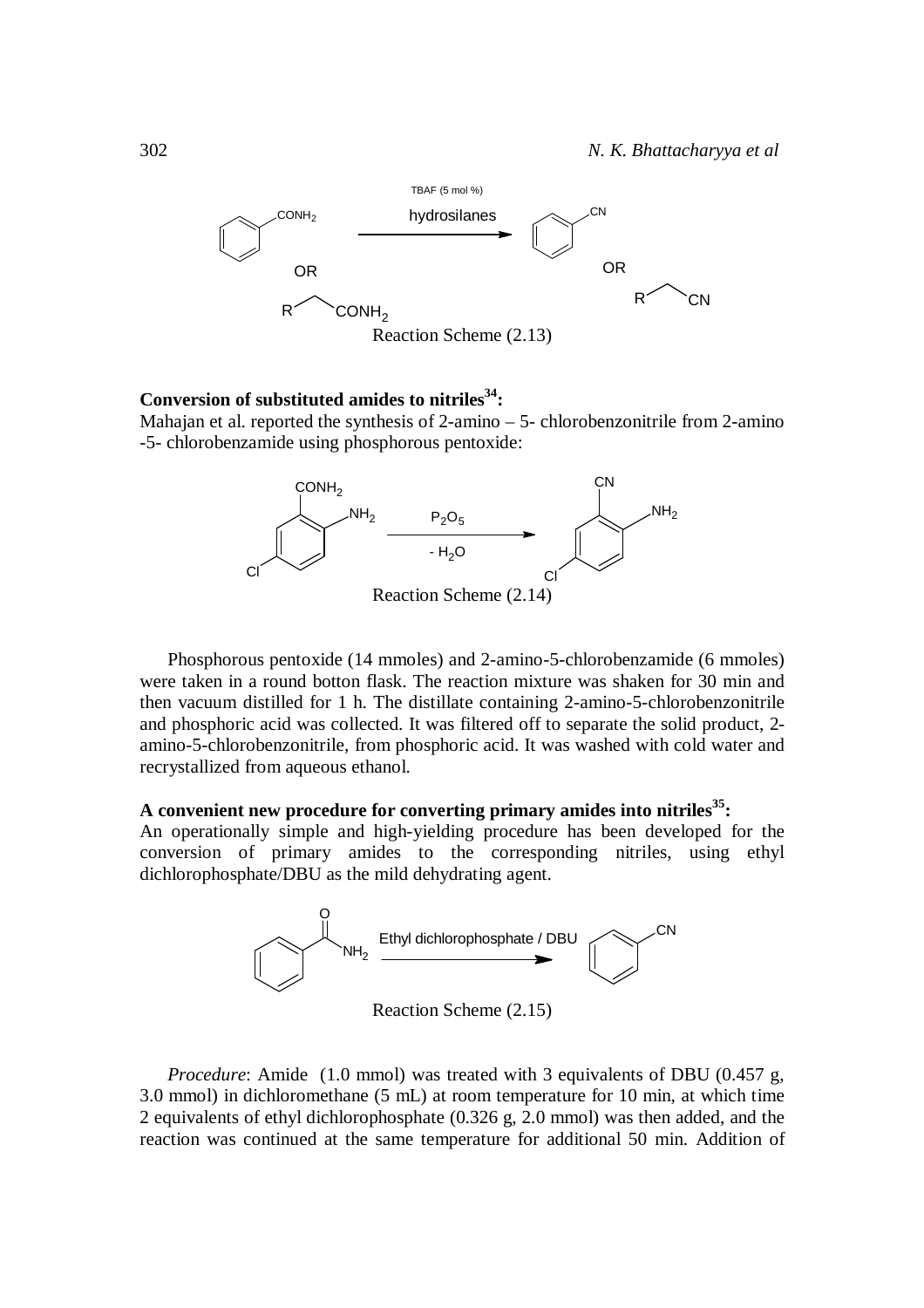aqueous NH4Cl followed by dichloromethane extraction and flash chromatography (silica gel, 10% ethyl acetate in n-hexane) afforded the corresponding nitrile (98%). When the reaction was repeated with phenyl dichlorophosphate in place of ethyl dichlorophosphate, 97% yield of the pure product was isolated.

### **Conclusion:**

This article summarizes the recent development of dehydration of amides to nitriles since nitriles functionalities are extremely applied in organic synthesis.

#### **Acknowledgement:**

We thank the Director, Sikkim Manipal Institute of Technology, Majitar, Rangpo, Sikkim (East) for providing research facilities.

### **References**:

- [1] Stephan Enthaler, and Shigeyoshi Inoue, 2012, Chem. Asian J, 7, 169 175.
- [2] R. C. Larock, 2010, Comprehensive Organic Transformations, Wiley.
- [3] MonalisaBoruah and DilipKonwar, 2002, J. Org. Chem., 67, 7138-7139.
- [4] Konwar, D.; Boruah, R. C.; Sandhu, J. S,1990, TetrahedonLett., 34, 1063- 64and references therein.
- [5] Comprehensive Organic Transformation, A guide to functional group preparation; Larock, L. C., Ed.,1989, VCH, Inc.: New York, pp 991-993 and references therein.
- [6] A. Saini, Sanjay Kumar &Jagir SSandhu, July 2005, Ind. J. Chem, Vol 44B, pp. 1427-1429.
- [7] Janakiraman M N, Watenpaugh KD, Tomich P K, Chong K T &Strohbach J W, 1998, Bioorg Med ChemLett, 8, 1237.
- [8] Dube D, Blovin M, Brideau C, Tagari P & Young R N, 1998, Bioorg Med ChemLett, 8, 1255.
- [9] Serrano J L, Sierra T, Gonzalez Y, Bolm C, Weickhardt K, Magnus A &Moli G, 1995, J Am ChemSoc, 117, 8312.
- [10] Chihiro M, Nagamoto H, Takemura I, Kitano K, Komatsu H, Sekiguchi K, Tabuse F, Mori T, TomingaM &Yabuuchi Y, 1995, J Med Chem, 38, 353.
- [11] Organic Reactions, John-Wiley & Sons: London, 1951, Vol VI, pp. 74-150.
- [12] Z. Shahsavari-Fard and A.R. Sardarian, March 2011, J. Iran. Chem. Soc., Vol. 8, No. 1, pp. 204-208.
- [13] Stephan Enthaler, MaikWeidauer, 2011, Catal Lett,141:1079–1085.
- [14] Sonia I. Maffioli, EttoreMarzorati, and Alessandra Marazzi, 2005, Org. Lett., Vol. 7, No. 23, pp. 5237 – 5239.
- [15] DilipKonwar, MonalisaBoruah, Gautom Kumar Sarmah, Nayan Kamal Bhattacharyya, NaleenBorthakur, BirendraNathGoswami and Kumar RanjanBoruah, 2001, J. Chern. Research (5), 490-492.